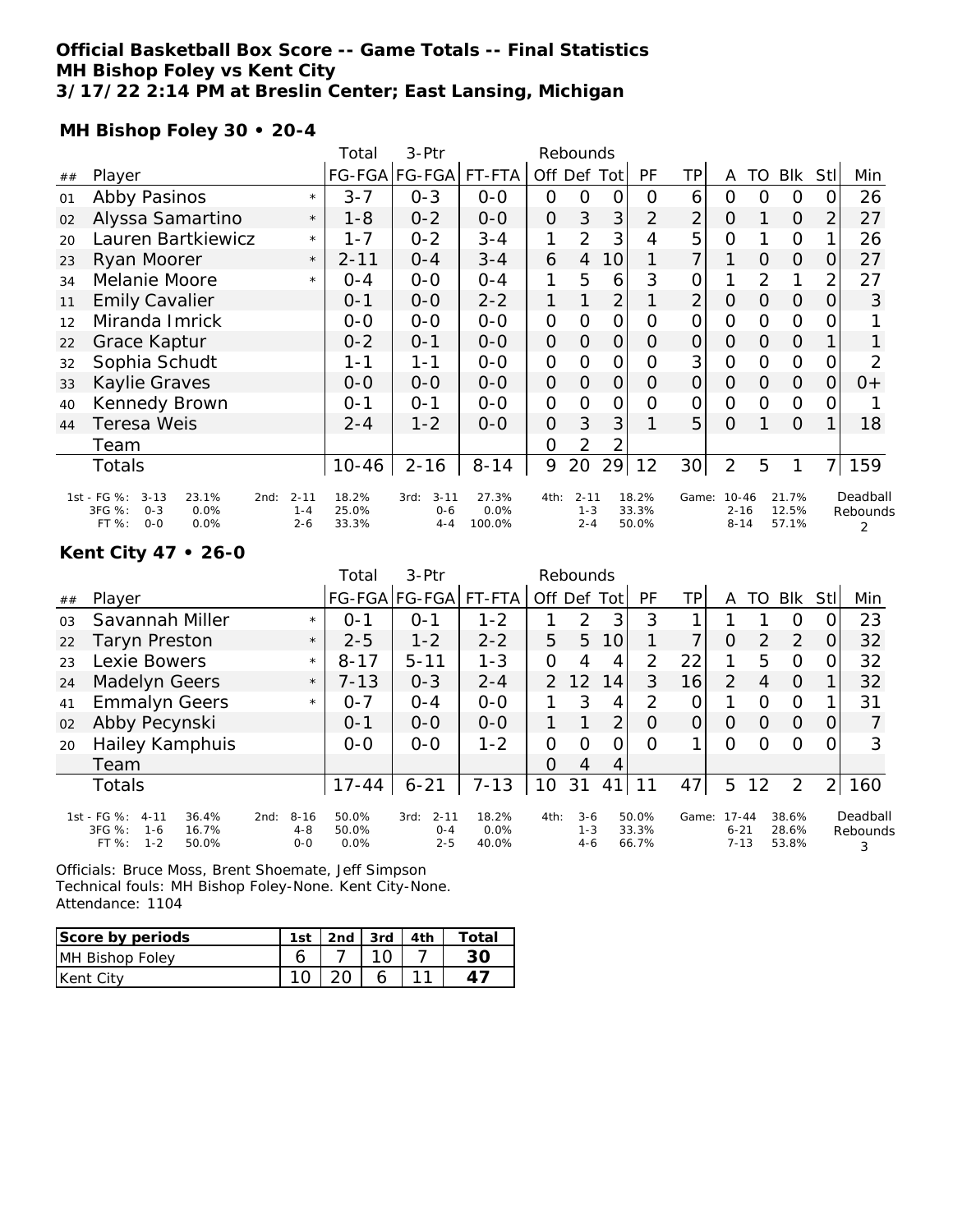# **MH Bishop Foley vs Kent City 3/17/22 2:14 PM at Breslin Center; East Lansing, Michigan 1st PERIOD Play-by-Play (Page 1)**

| HOME TEAM: Kent City               | Time  | Score   |                | Margin VISITORS: MH Bishop Foley        |
|------------------------------------|-------|---------|----------------|-----------------------------------------|
| REBOUND (DEF) by Madelyn Geers     | 07:43 |         |                | MISSED JUMPER by Alyssa Samartino       |
| GOOD! LAYUP by Madelyn Geers [PNT] | 07:34 | $2 - 0$ | H <sub>2</sub> |                                         |
|                                    | 07:13 | $2 - 2$ | T <sub>1</sub> | GOOD! JUMPER by Ryan Moorer [PNT]       |
| GOOD! 3 PTR by Lexie Bowers        | 06:43 | $5 - 2$ | H 3            |                                         |
| <b>ASSIST by Madelyn Geers</b>     | 06:43 |         |                |                                         |
| REBOUND (DEF) by (TEAM)            | 06:29 |         |                | MISSED 3 PTR by Abby Pasinos            |
| GOOD! LAYUP by Lexie Bowers [PNT]  | 06:17 | $7 - 2$ | H 5            |                                         |
|                                    | 05:56 | $7 - 4$ | H 3            | GOOD! JUMPER by Alyssa Samartino        |
| MISSED 3 PTR by Lexie Bowers       | 05:42 |         |                |                                         |
| REBOUND (OFF) by Taryn Preston     | 05:42 |         |                |                                         |
| MISSED JUMPER by Taryn Preston     | 05:38 |         |                | REBOUND (DEF) by Melanie Moore          |
| REBOUND (DEF) by Savannah Miller   | 05:21 |         |                | MISSED LAYUP by Ryan Moorer             |
| <b>TURNOVR by Lexie Bowers</b>     | 05:06 |         |                | STEAL by Alyssa Samartino               |
| REBOUND (DEF) by Madelyn Geers     | 04:54 |         |                | MISSED LAYUP by Melanie Moore           |
| MISSED 3 PTR by Lexie Bowers       | 04:39 |         |                |                                         |
| REBOUND (OFF) by Emmalyn Geers     | 04:39 |         |                |                                         |
| MISSED 3 PTR by Madelyn Geers      | 04:34 |         |                |                                         |
| REBOUND (OFF) by Savannah Miller   | 04:34 |         |                |                                         |
| MISSED FT SHOT by Savannah Miller  | 04:29 |         |                | FOUL by Melanie Moore (P1T1)            |
| REBOUND (OFF) by (DEADBALL)        | 04:29 |         |                |                                         |
| GOOD! FT SHOT by Savannah Miller   | 04:29 | $8 - 4$ | H 4            |                                         |
|                                    | 04:17 | $8-6$   | H <sub>2</sub> | GOOD! LAYUP by Lauren Bartkiewicz [PNT] |
| GOOD! LAYUP by Lexie Bowers [PNT]  | 04:07 | $10-6$  | H 4            |                                         |
| REBOUND (DEF) by Lexie Bowers      | 03:48 |         |                | MISSED LAYUP by Lauren Bartkiewicz      |
|                                    | 03:47 |         |                | FOUL by Lauren Bartkiewicz (P1T2)       |
| <b>TIMEOUT MEDIA</b>               | 03:47 |         |                |                                         |
| <b>TURNOVR by Lexie Bowers</b>     | 03:10 |         |                |                                         |
|                                    | 03:08 |         |                | STEAL by Melanie Moore                  |
| REBOUND (DEF) by Lexie Bowers      | 02:31 |         |                | MISSED 3 PTR by Ryan Moorer             |
| MISSED JUMPER by Madelyn Geers     | 02:22 |         |                | REBOUND (DEF) by Melanie Moore          |
| REBOUND (DEF) by Lexie Bowers      | 02:03 |         |                | MISSED 3 PTR by Ryan Moorer             |
| MISSED 3 PTR by Madelyn Geers      | 01:53 |         |                | REBOUND (DEF) by Alyssa Samartino       |
|                                    | 01:47 |         |                | SUB IN: Teresa Weis                     |
|                                    | 01:47 |         |                | SUB OUT: Alyssa Samartino               |
| REBOUND (DEF) by Taryn Preston     | 01:31 |         |                | MISSED JUMPER by Teresa Weis            |
| TURNOVR by Taryn Preston           | 01:27 |         |                |                                         |
|                                    | 01:20 |         |                | MISSED LAYUP by Melanie Moore           |
|                                    | 01:20 |         |                | REBOUND (OFF) by Ryan Moorer            |
| REBOUND (DEF) by Emmalyn Geers     | 01:17 |         |                | MISSED LAYUP by Ryan Moorer             |
| FOUL by Lexie Bowers (P1T1)        | 01:07 |         |                |                                         |
| <b>TURNOVR by Lexie Bowers</b>     | 01:07 |         |                |                                         |
|                                    | 00:45 |         |                | TURNOVR by Teresa Weis                  |
| <b>STEAL by Emmalyn Geers</b>      | 00:44 |         |                |                                         |
| MISSED 3 PTR by Savannah Miller    | 00:37 |         |                | REBOUND (DEF) by Teresa Weis            |
|                                    |       |         |                | TURNOVR by Melanie Moore                |
|                                    | 00:23 |         |                |                                         |
|                                    | 00:23 |         |                | SUB IN: Alyssa Samartino                |
| <b>TURNOVR by Madelyn Geers</b>    | 00:23 |         |                | SUB OUT: Lauren Bartkiewicz             |
|                                    | 00:06 |         |                |                                         |

#### Kent City 10, MH Bishop Foley 6

|                                              | Off | 2nd | Fast |                         |
|----------------------------------------------|-----|-----|------|-------------------------|
| 1st period-only Paint T/O Chance Break Bench |     |     |      |                         |
| MH Bishop Foley 4 0 0 0 0                    |     |     |      | Score tied - 1 time.    |
| Kent City 6 0 1 0 0                          |     |     |      | Lead changed - 0 times. |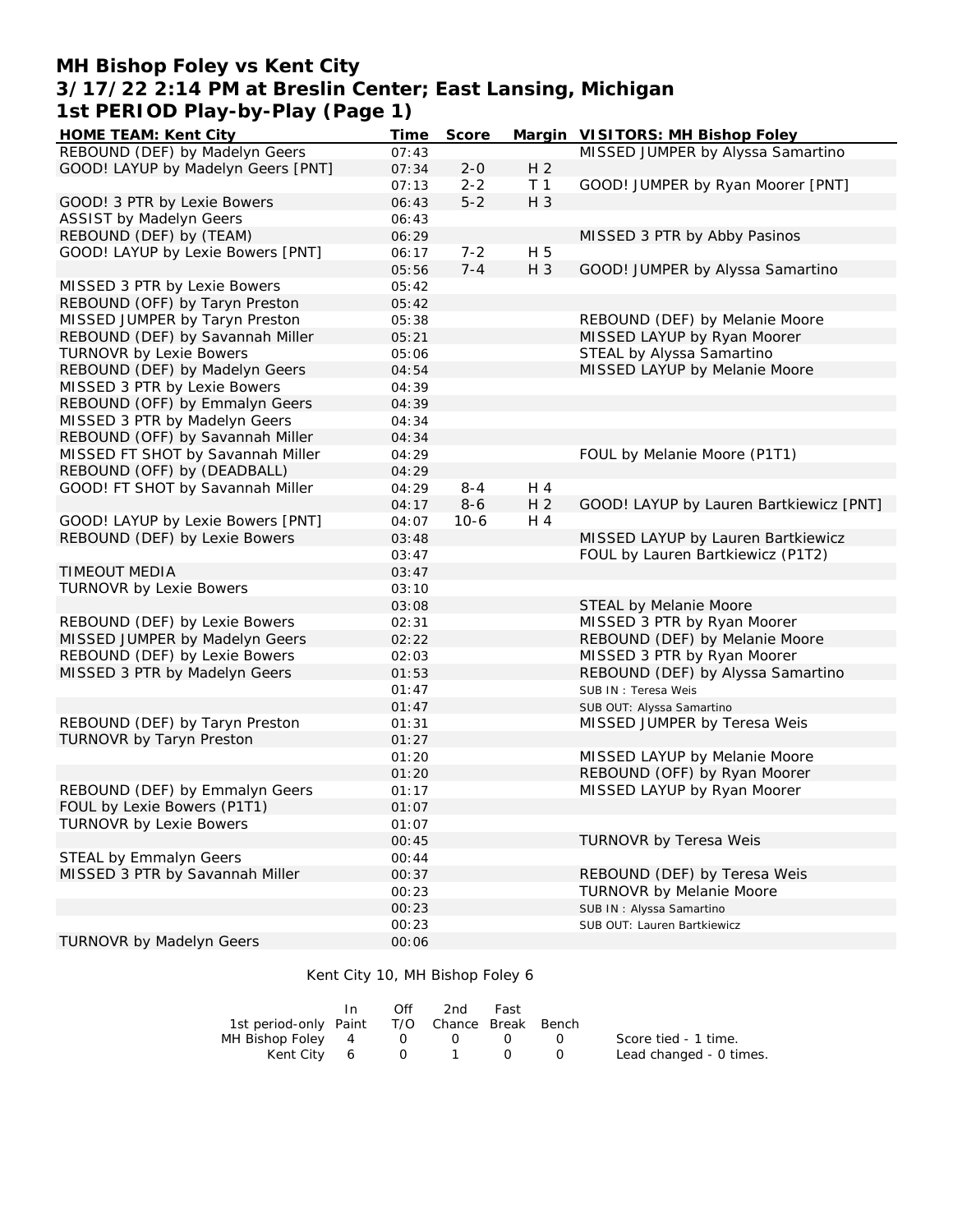# **MH Bishop Foley vs Kent City 3/17/22 2:14 PM at Breslin Center; East Lansing, Michigan 2nd PERIOD Play-by-Play (Page 1)**

| HOME TEAM: Kent City               | Time  | Score     |       | Margin VISITORS: MH Bishop Foley     |
|------------------------------------|-------|-----------|-------|--------------------------------------|
|                                    | 08:00 |           |       | SUB IN: Teresa Weis                  |
|                                    | 08:00 |           |       | SUB OUT: Lauren Bartkiewicz          |
| MISSED JUMPER by Lexie Bowers      | 07:50 |           |       |                                      |
| REBOUND (OFF) by Taryn Preston     | 07:50 |           |       |                                      |
| GOOD! LAYUP by Taryn Preston [PNT] | 07:46 | $12 - 6$  | H 6   |                                      |
|                                    | 07:39 | $12-9$    | $H_3$ | GOOD! 3 PTR by Teresa Weis           |
| GOOD! 3 PTR by Lexie Bowers        | 07:12 | $15-9$    | H 6   |                                      |
| REBOUND (DEF) by Madelyn Geers     | 06:55 |           |       | MISSED JUMPER by Alyssa Samartino    |
| MISSED 3 PTR by Emmalyn Geers      | 06:43 |           |       |                                      |
| REBOUND (OFF) by Taryn Preston     | 06:43 |           |       |                                      |
| MISSED 3 PTR by Lexie Bowers       | 06:38 |           |       |                                      |
| REBOUND (OFF) by Madelyn Geers     | 06:38 |           |       |                                      |
|                                    |       |           |       |                                      |
| GOOD! LAYUP by Madelyn Geers [PNT] | 06:32 | $17-9$    | H 8   |                                      |
|                                    | 06:12 |           |       | MISSED LAYUP by Alyssa Samartino     |
|                                    | 06:12 |           |       | REBOUND (OFF) by Ryan Moorer         |
| FOUL by Lexie Bowers (P2T2)        | 06:06 | $17 - 10$ | H 7   | GOOD! FT SHOT by Ryan Moorer         |
| REBOUND (DEF) by Taryn Preston     | 06:06 |           |       | MISSED FT SHOT by Ryan Moorer        |
|                                    | 06:06 |           |       | SUB IN: Lauren Bartkiewicz           |
|                                    | 06:06 |           |       | SUB OUT: Abby Pasinos                |
| MISSED LAYUP by Lexie Bowers       | 05:57 |           |       | REBOUND (DEF) by Melanie Moore       |
| REBOUND (DEF) by Lexie Bowers      | 05:43 |           |       | MISSED LAYUP by Lauren Bartkiewicz   |
|                                    | 05:41 |           |       | FOUL by Ryan Moorer (P1T3)           |
| GOOD! 3 PTR by Lexie Bowers        | 05:22 | $20 - 10$ | H 10  |                                      |
| ASSIST by Madelyn Geers            | 05:22 |           |       |                                      |
|                                    | 05:08 | $20 - 12$ | H 8   | GOOD! JUMPER by Teresa Weis [PNT]    |
| GOOD! LAYUP by Madelyn Geers [PNT] | 04:52 | $22 - 12$ | H 10  |                                      |
| <b>ASSIST by Lexie Bowers</b>      | 04:52 |           |       |                                      |
| REBOUND (DEF) by Madelyn Geers     | 04:38 |           |       | MISSED 3 PTR by Ryan Moorer          |
| MISSED JUMPER by Lexie Bowers      | 04:23 |           |       | REBOUND (DEF) by Melanie Moore       |
|                                    |       |           |       |                                      |
| REBOUND (DEF) by Madelyn Geers     | 04:11 |           |       | MISSED JUMPER by Alyssa Samartino    |
| GOOD! 3 PTR by Taryn Preston       | 03:49 | $25 - 12$ | H 13  |                                      |
| ASSIST by Savannah Miller          | 03:49 |           |       |                                      |
| FOUL by Madelyn Geers (P1T3)       | 03:30 | $25 - 13$ | H 12  | GOOD! FT SHOT by Lauren Bartkiewicz  |
| REBOUND (DEF) by Madelyn Geers     | 03:30 |           |       | MISSED FT SHOT by Lauren Bartkiewicz |
|                                    | 03:30 |           |       | SUB IN: Abby Pasinos                 |
|                                    | 03:30 |           |       | SUB OUT: Melanie Moore               |
| GOOD! LAYUP by Madelyn Geers [PNT] | 03:19 | $27 - 13$ | H 14  |                                      |
| <b>BLOCK by Taryn Preston</b>      | 03:03 |           |       | MISSED LAYUP by Ryan Moorer          |
|                                    | 03:01 |           |       | REBOUND (OFF) by Ryan Moorer         |
| FOUL by Madelyn Geers (P2T4)       | 02:56 |           |       |                                      |
| TURNOVR by Madelyn Geers           | 02:56 |           |       |                                      |
|                                    | 02:56 |           |       | TIMEOUT media                        |
| REBOUND (DEF) by Madelyn Geers     | 02:49 |           |       | MISSED 3 PTR by Lauren Bartkiewicz   |
| GOOD! 3 PTR by Lexie Bowers        | 02:29 | $30 - 13$ | H 17  |                                      |
| <b>ASSIST by Emmalyn Geers</b>     | 02:29 |           |       |                                      |
| REBOUND (DEF) by (TEAM)            | 02:09 |           |       | MISSED 3 PTR by Alyssa Samartino     |
|                                    |       |           |       | SUB IN: Melanie Moore                |
|                                    | 02:05 |           |       |                                      |
|                                    | 02:05 |           |       | SUB OUT: Ryan Moorer                 |
| TURNOVR by Savannah Miller         | 01:50 |           |       |                                      |
|                                    | 01:47 |           |       | STEAL by Alyssa Samartino            |
|                                    | 01:46 |           |       | TURNOVR by Alyssa Samartino          |
| STEAL by Madelyn Geers             | 01:45 |           |       |                                      |
| MISSED 3 PTR by Lexie Bowers       | 01:30 |           |       | REBOUND (DEF) by Lauren Bartkiewicz  |
| REBOUND (DEF) by Madelyn Geers     | 01:13 |           |       | MISSED JUMPER by Abby Pasinos        |
| MISSED 3 PTR by Emmalyn Geers      | 01:02 |           |       | REBOUND (DEF) by (TEAM)              |
| FOUL by Emmalyn Geers (P1T5)       | 00:36 |           |       | MISSED FT SHOT by Melanie Moore      |
|                                    | 00:36 |           |       | REBOUND (OFF) by (DEADBALL)          |
| REBOUND (DEF) by Emmalyn Geers     | 00:36 |           |       | MISSED FT SHOT by Melanie Moore      |
| MISSED JUMPER by Emmalyn Geers     | 00:06 |           |       | REBOUND (DEF) by Teresa Weis         |
|                                    |       |           |       |                                      |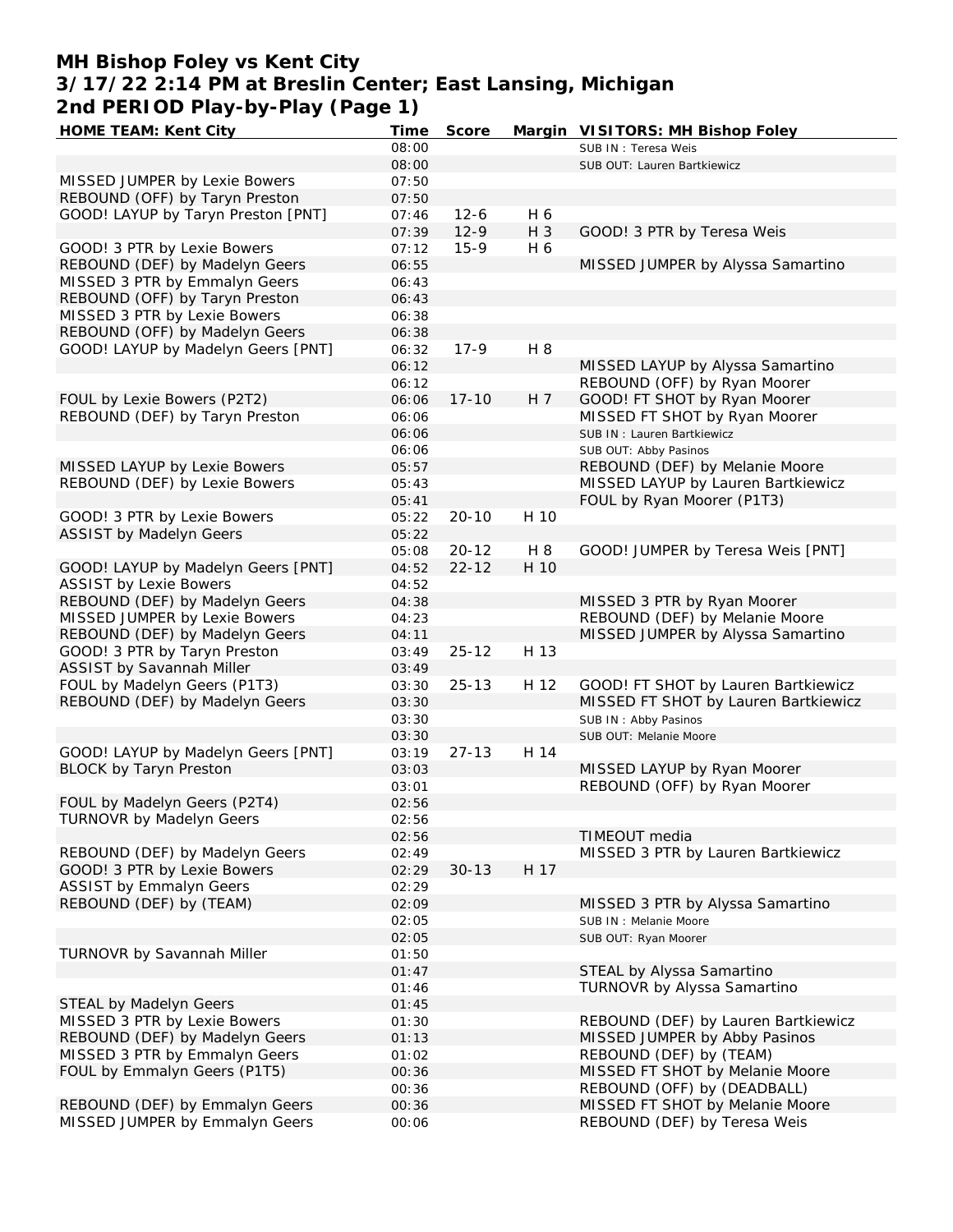# **MH Bishop Foley vs Kent City 3/17/22 2:14 PM at Breslin Center; East Lansing, Michigan 2nd PERIOD Play-by-Play (Page 2)**

**HOME TEAM: Kent City Time Score Margin VISITORS: MH Bishop Foley**

### Kent City 30, MH Bishop Foley 13

|                                              | In | <b>Off</b> | 2nd                                             | Fast |                         |
|----------------------------------------------|----|------------|-------------------------------------------------|------|-------------------------|
| 2nd period-only Paint T/O Chance Break Bench |    |            |                                                 |      |                         |
| MH Bishop Foley 2                            |    |            | $\begin{array}{cccc} 0 & 1 & 0 & 5 \end{array}$ |      | Score tied - 0 times.   |
| Kent City 8 0 4                              |    |            |                                                 |      | Lead changed - 0 times. |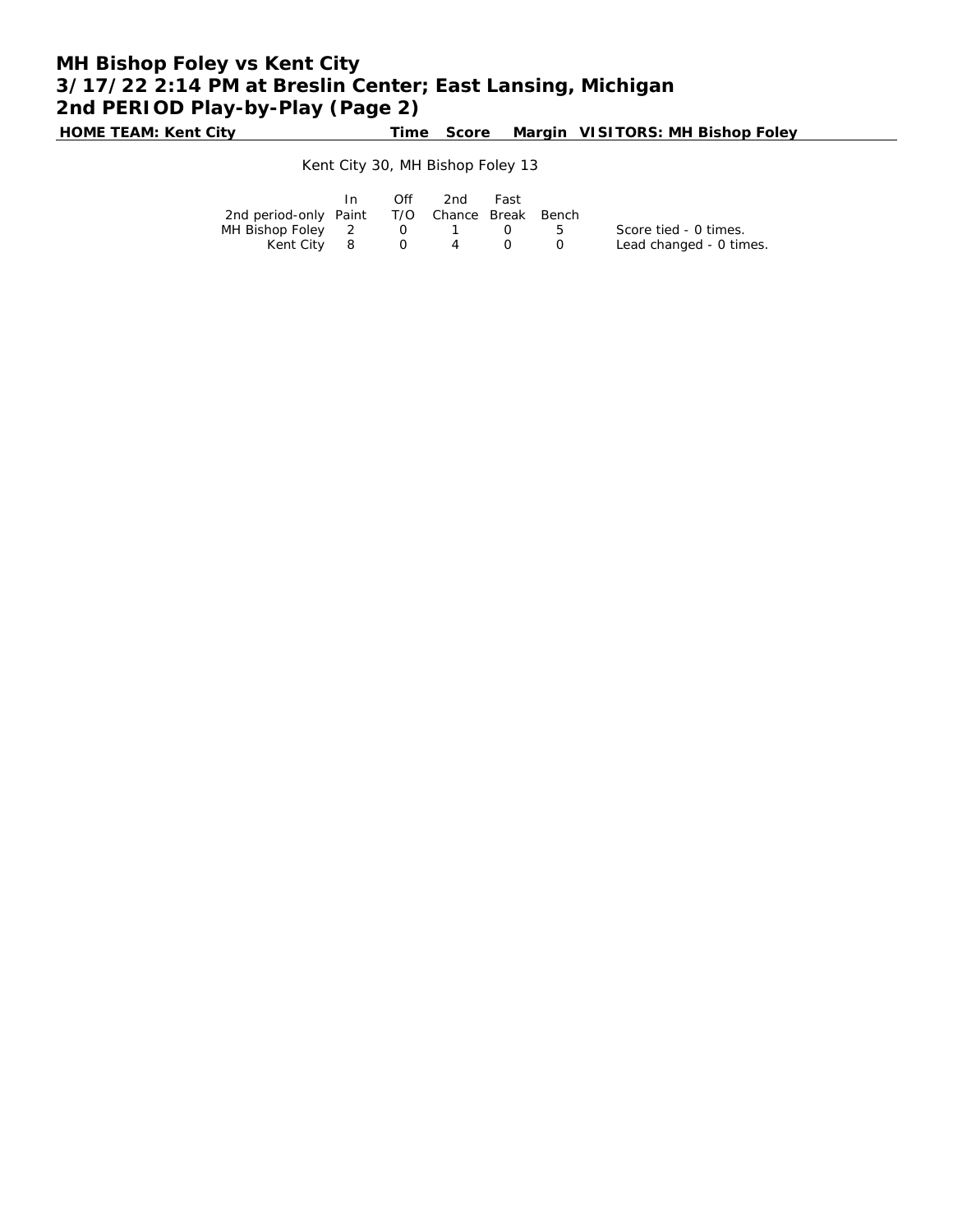## **MH Bishop Foley vs Kent City 3/17/22 2:14 PM at Breslin Center; East Lansing, Michigan 3rd PERIOD Play-by-Play (Page 1)**

| HOME TEAM: Kent City               | Time  | Score     |      | Margin VISITORS: MH Bishop Foley                    |
|------------------------------------|-------|-----------|------|-----------------------------------------------------|
| FOUL by Taryn Preston (P1T1)       | 07:51 |           |      |                                                     |
|                                    | 07:49 |           |      | MISSED JUMPER by Lauren Bartkiewicz                 |
|                                    | 07:49 |           |      | REBOUND (OFF) by Ryan Moorer                        |
| FOUL by Savannah Miller (P1T2)     | 07:47 | $30 - 14$ | H 16 | GOOD! FT SHOT by Ryan Moorer                        |
|                                    | 07:47 | $30 - 15$ | H 15 | GOOD! FT SHOT by Ryan Moorer                        |
| GOOD! LAYUP by Madelyn Geers [PNT] | 07:23 | $32 - 15$ | H 17 |                                                     |
|                                    | 07:12 | $32 - 17$ | H 15 | GOOD! JUMPER by Abby Pasinos                        |
| MISSED JUMPER by Taryn Preston     | 07:03 |           |      | <b>BLOCK by Melanie Moore</b>                       |
|                                    | 07:01 |           |      | REBOUND (DEF) by Alyssa Samartino                   |
|                                    | 06:55 |           |      | MISSED 3 PTR by Ryan Moorer                         |
|                                    | 06:55 |           |      | REBOUND (OFF) by Lauren Bartkiewicz                 |
|                                    |       |           |      |                                                     |
| FOUL by Savannah Miller (P2T3)     | 06:52 | $32 - 18$ | H 14 | GOOD! FT SHOT by Lauren Bartkiewicz                 |
|                                    | 06:52 | $32 - 19$ | H 13 | GOOD! FT SHOT by Lauren Bartkiewicz                 |
| MISSED LAYUP by Emmalyn Geers      | 05:58 |           |      | REBOUND (DEF) by Ryan Moorer                        |
| REBOUND (DEF) by Taryn Preston     | 05:45 |           |      | MISSED LAYUP by Melanie Moore                       |
| MISSED LAYUP by Madelyn Geers      | 05:21 |           |      | REBOUND (DEF) by Lauren Bartkiewicz                 |
| REBOUND (DEF) by (TEAM)            | 05:08 |           |      | MISSED 3 PTR by Alyssa Samartino                    |
| SUB IN: Abby Pecynski              | 05:04 |           |      |                                                     |
| SUB OUT: Savannah Miller           | 05:04 |           |      |                                                     |
| MISSED 3 PTR by Madelyn Geers      | 04:43 |           |      |                                                     |
| REBOUND (OFF) by Taryn Preston     | 04:43 |           |      |                                                     |
| GOOD! FT SHOT by Taryn Preston     | 04:43 | $33 - 19$ | H 14 | FOUL by Melanie Moore (P2T1)                        |
| GOOD! FT SHOT by Taryn Preston     | 04:43 | $34 - 19$ | H 15 |                                                     |
| REBOUND (DEF) by Taryn Preston     | 04:24 |           |      | MISSED 3 PTR by Abby Pasinos                        |
| MISSED 3 PTR by Taryn Preston      | 04:15 |           |      | REBOUND (DEF) by Ryan Moorer                        |
|                                    | 04:08 | $34 - 21$ | H 13 | GOOD! LAYUP by Abby Pasinos [FB/PNT]                |
|                                    | 04:08 |           |      | ASSIST by Ryan Moorer                               |
| <b>TIMEOUT MEDIA</b>               | 03:58 |           |      |                                                     |
|                                    | 03:58 |           |      | SUB IN: Teresa Weis                                 |
|                                    | 03:58 |           |      |                                                     |
| TURNOVR by Taryn Preston           | 03:45 |           |      | SUB OUT: Alyssa Samartino<br>STEAL by Melanie Moore |
|                                    |       |           |      |                                                     |
| REBOUND (DEF) by Madelyn Geers     | 03:35 |           |      | MISSED 3 PTR by Lauren Bartkiewicz                  |
| MISSED FT SHOT by Lexie Bowers     | 02:53 |           |      | FOUL by Melanie Moore (P3T2)                        |
| REBOUND (OFF) by (DEADBALL)        | 02:53 |           |      |                                                     |
| MISSED FT SHOT by Lexie Bowers     | 02:53 |           |      |                                                     |
| REBOUND (OFF) by Madelyn Geers     | 02:53 |           |      |                                                     |
|                                    | 02:53 |           |      | SUB IN: Alyssa Samartino                            |
|                                    | 02:53 |           |      | SUB OUT: Melanie Moore                              |
| FOUL by Madelyn Geers (P3T4)       | 02:45 |           |      |                                                     |
| <b>TURNOVR by Madelyn Geers</b>    | 02:45 |           |      |                                                     |
|                                    | 02:33 | $34 - 23$ | H 11 | GOOD! JUMPER by Abby Pasinos                        |
| MISSED 3 PTR by Emmalyn Geers      | 02:14 |           |      |                                                     |
| REBOUND (OFF) by Taryn Preston     | 02:14 |           |      |                                                     |
| MISSED LAYUP by Emmalyn Geers      | 01:51 |           |      |                                                     |
| REBOUND (OFF) by Abby Pecynski     | 01:51 |           |      |                                                     |
| MISSED LAYUP by Abby Pecynski      | 01:49 |           |      | REBOUND (DEF) by Teresa Weis                        |
| REBOUND (DEF) by Emmalyn Geers     | 01:36 |           |      | MISSED 3 PTR by Teresa Weis                         |
|                                    | 01:30 |           |      | FOUL by Lauren Bartkiewicz (P2T3)                   |
| GOOD! LAYUP by Madelyn Geers [PNT] | 01:06 | $36 - 23$ | H 13 |                                                     |
| MISSED FT SHOT by Madelyn Geers    | 01:06 |           |      | FOUL by Lauren Bartkiewicz (P3T4)                   |
|                                    | 01:06 |           |      | REBOUND (DEF) by Alyssa Samartino                   |
|                                    | 00:50 |           |      | TURNOVR by Lauren Bartkiewicz                       |
|                                    |       |           |      |                                                     |
| <b>TURNOVR by Lexie Bowers</b>     | 00:41 |           |      |                                                     |
|                                    | 00:40 |           |      | STEAL by Teresa Weis                                |
| REBOUND (DEF) by Taryn Preston     | 00:36 |           |      | MISSED 3 PTR by Abby Pasinos                        |
| MISSED 3 PTR by Emmalyn Geers      | 00:05 |           |      | REBOUND (DEF) by Ryan Moorer                        |
|                                    |       |           |      |                                                     |

#### Kent City 36, MH Bishop Foley 23

|                                              | Off | 2nd         | Fast |                         |
|----------------------------------------------|-----|-------------|------|-------------------------|
| 3rd period-only Paint T/O Chance Break Bench |     |             |      |                         |
| MH Bishop Foley 2 2 4                        |     |             | 2 0  | Score tied - 0 times.   |
| Kent City 4                                  |     | $0\qquad 2$ |      | Lead changed - 0 times. |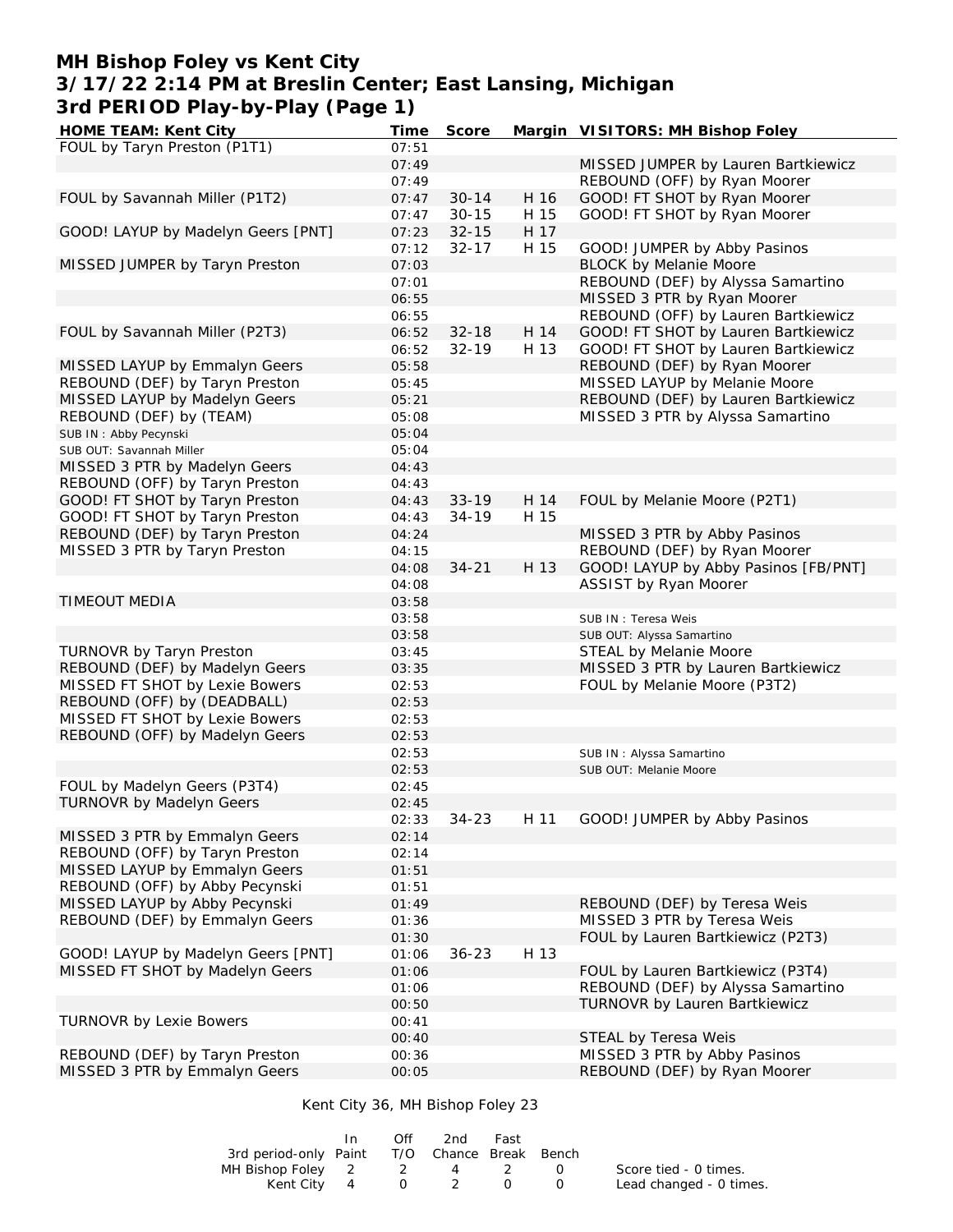# **MH Bishop Foley vs Kent City 3/17/22 2:14 PM at Breslin Center; East Lansing, Michigan 4th PERIOD Play-by-Play (Page 1)**

| HOME TEAM: Kent City                  | Time  | Score     |      | Margin VISITORS: MH Bishop Foley    |
|---------------------------------------|-------|-----------|------|-------------------------------------|
| SUB IN: Abby Pecynski                 | 08:00 |           |      | SUB IN: Teresa Weis                 |
| SUB OUT: Savannah Miller              | 08:00 |           |      | SUB OUT: Abby Pasinos               |
| MISSED 3 PTR by Lexie Bowers          | 07:19 |           |      | REBOUND (DEF) by (TEAM)             |
|                                       | 07:02 |           |      | TURNOVR by Melanie Moore            |
| SUB IN: Savannah Miller               | 07:02 |           |      |                                     |
|                                       | 07:02 |           |      |                                     |
| SUB OUT: Abby Pecynski                |       |           |      |                                     |
| GOOD! JUMPER by Lexie Bowers [PNT]    | 06:45 | $38 - 23$ | H 15 |                                     |
| REBOUND (DEF) by Savannah Miller      | 06:21 |           |      | MISSED JUMPER by Alyssa Samartino   |
|                                       | 06:16 |           |      | FOUL by Alyssa Samartino (P1T5)     |
|                                       | 06:16 |           |      | SUB IN: Abby Pasinos                |
|                                       | 06:16 |           |      | SUB OUT: Teresa Weis                |
| GOOD! 3 PTR by Lexie Bowers           | 05:45 | $41 - 23$ | H 18 |                                     |
| GOOD! FT SHOT by Lexie Bowers         | 05:45 | $42 - 23$ | H 19 | FOUL by Lauren Bartkiewicz (P4T6)   |
|                                       | 05:45 |           |      | SUB IN: Emily Cavalier              |
|                                       | 05:45 |           |      | SUB OUT: Lauren Bartkiewicz         |
|                                       | 05:31 |           |      | MISSED LAYUP by Emily Cavalier      |
|                                       |       |           |      |                                     |
|                                       | 05:31 |           |      | REBOUND (OFF) by Ryan Moorer        |
|                                       | 05:28 |           |      | MISSED JUMPER by Ryan Moorer        |
|                                       | 05:28 |           |      | REBOUND (OFF) by Emily Cavalier     |
| FOUL by Emmalyn Geers (P2T5)          | 05:24 |           |      | MISSED FT SHOT by Melanie Moore     |
|                                       | 05:24 |           |      | REBOUND (OFF) by (DEADBALL)         |
| REBOUND (DEF) by Madelyn Geers        | 05:24 |           |      | MISSED FT SHOT by Melanie Moore     |
| GOOD! LAYUP by Madelyn Geers [FB/PNT] | 05:17 | $44 - 23$ | H 21 |                                     |
| GOOD! FT SHOT by Madelyn Geers        | 05:17 | $45 - 23$ | H 22 | FOUL by Emily Cavalier (P1T7)       |
| <b>BLOCK by Taryn Preston</b>         | 04:58 |           |      | MISSED JUMPER by Grace Kaptur       |
|                                       |       |           |      |                                     |
| REBOUND (DEF) by Madelyn Geers        | 04:56 |           |      |                                     |
| MISSED 3 PTR by Lexie Bowers          | 04:23 |           |      | REBOUND (DEF) by Melanie Moore      |
|                                       | 04:04 |           |      | MISSED JUMPER by Ryan Moorer        |
|                                       | 04:04 |           |      | REBOUND (OFF) by Melanie Moore      |
|                                       | 04:01 |           |      | MISSED JUMPER by Melanie Moore      |
|                                       | 04:01 |           |      | REBOUND (OFF) by Ryan Moorer        |
|                                       | 03:58 | $45 - 25$ | H 20 | GOOD! LAYUP by Ryan Moorer [PNT]    |
| MISSED LAYUP by Madelyn Geers         | 03:32 |           |      | REBOUND (DEF) by Ryan Moorer        |
| FOUL by Savannah Miller (P3T6)        | 03:16 | $45 - 26$ | H 19 | GOOD! FT SHOT by Emily Cavalier     |
|                                       |       | $45 - 27$ | H 18 | GOOD! FT SHOT by Emily Cavalier     |
|                                       | 03:16 |           |      |                                     |
|                                       | 03:16 |           |      | <b>TIMEOUT MEDIA</b>                |
| SUB IN: Hailey Kamphuis               | 03:16 |           |      | SUB IN: Lauren Bartkiewicz          |
| SUB OUT: Savannah Miller              | 03:16 |           |      | SUB IN : Teresa Weis                |
|                                       | 03:16 |           |      | SUB OUT: Emily Cavalier             |
|                                       | 03:16 |           |      | SUB OUT: Ryan Moorer                |
| <b>TURNOVR by Lexie Bowers</b>        | 02:46 |           |      |                                     |
|                                       | 02:45 |           |      | STEAL by Lauren Bartkiewicz         |
| REBOUND (DEF) by Madelyn Geers        | 02:36 |           |      | MISSED JUMPER by Lauren Bartkiewicz |
| MISSED FT SHOT by Hailey Kamphuis     | 02:18 |           |      | FOUL by Alyssa Samartino (P2T8)     |
| REBOUND (OFF) by (DEADBALL)           | 02:18 |           |      |                                     |
|                                       |       |           |      |                                     |
| GOOD! FT SHOT by Hailey Kamphuis      | 02:18 | $46 - 27$ | H 19 |                                     |
|                                       | 02:18 |           |      | SUB IN: Sophia Schudt               |
|                                       | 02:18 |           |      | SUB OUT: Alyssa Samartino           |
|                                       | 02:02 | 46-30     | H 16 | GOOD! 3 PTR by Sophia Schudt        |
|                                       | 02:02 |           |      | ASSIST by Melanie Moore             |
| GOOD! FT SHOT by Madelyn Geers        | 01:03 | 47-30     | H 17 | FOUL by Teresa Weis (P1T9)          |
| MISSED FT SHOT by Madelyn Geers       | 01:03 |           |      | REBOUND (DEF) by Emily Cavalier     |
| SUB IN: Abby Pecynski                 | 01:03 |           |      | SUB IN: Miranda Imrick              |
| SUB OUT: Emmalyn Geers                | 01:03 |           |      | SUB IN: Grace Kaptur                |
|                                       |       |           |      |                                     |
|                                       | 01:03 |           |      | SUB IN: Kennedy Brown               |
|                                       | 01:03 |           |      | SUB IN: Emily Cavalier              |
|                                       | 01:03 |           |      | SUB OUT: Lauren Bartkiewicz         |
|                                       | 01:03 |           |      | SUB OUT: Melanie Moore              |
|                                       | 01:03 |           |      | SUB OUT: Teresa Weis                |
|                                       | 01:03 |           |      | SUB OUT: Abby Pasinos               |
|                                       | 00:53 |           |      | MISSED 3 PTR by Grace Kaptur        |
|                                       |       |           |      |                                     |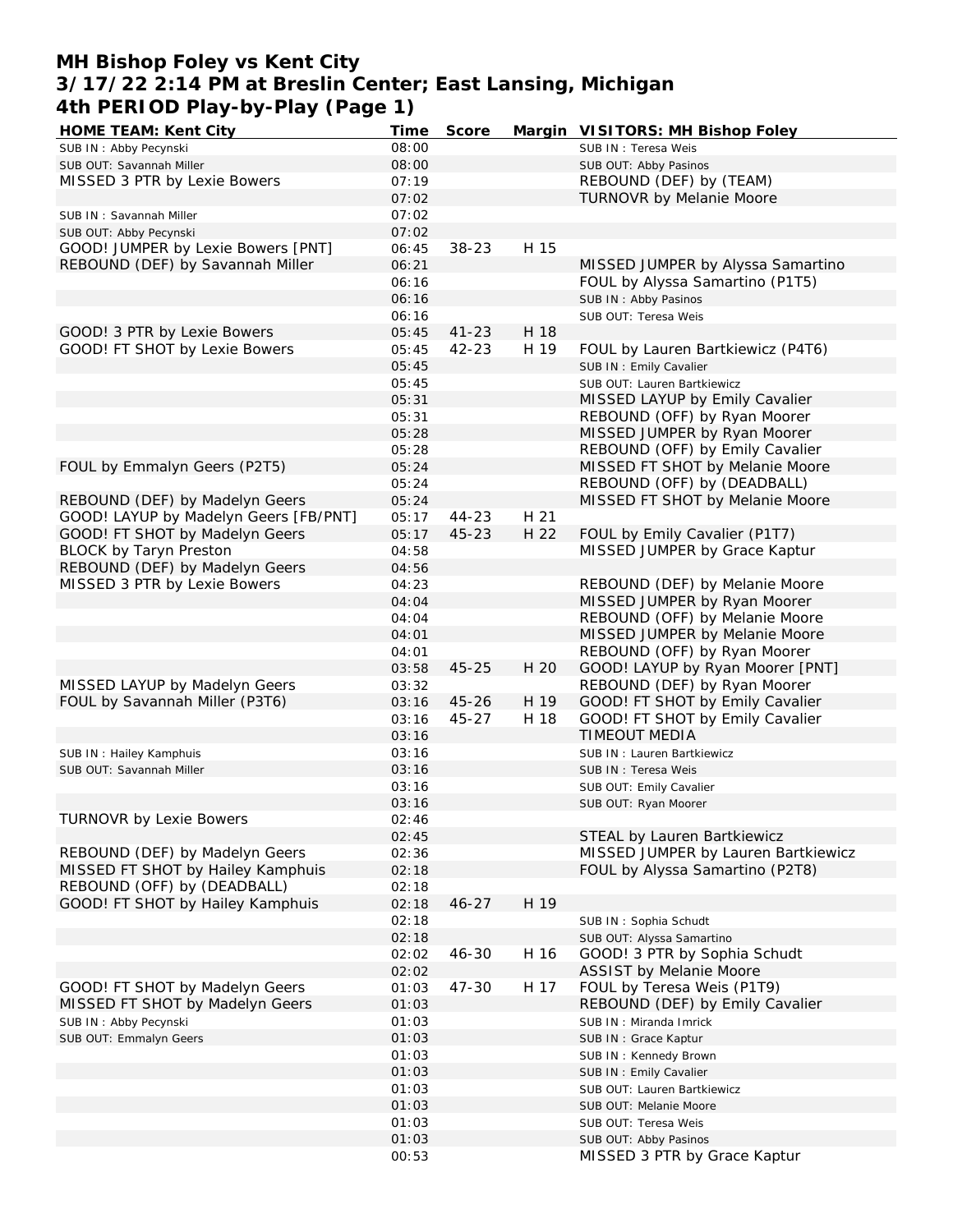# **MH Bishop Foley vs Kent City 3/17/22 2:14 PM at Breslin Center; East Lansing, Michigan 4th PERIOD Play-by-Play (Page 2)**

| HOME TEAM: Kent City            | Time  | Score | Margin VISITORS: MH Bishop Foley |
|---------------------------------|-------|-------|----------------------------------|
| REBOUND (DEF) by Abby Pecynski  | 00:53 |       |                                  |
| <b>TURNOVR by Madelyn Geers</b> | 00:38 |       |                                  |
|                                 | 00:37 |       | STEAL by Grace Kaptur            |
| REBOUND (DEF) by (TEAM)         | 00:26 |       | MISSED 3 PTR by Kennedy Brown    |
|                                 | 00:23 |       | SUB IN: Kaylie Graves            |
|                                 | 00:23 |       | SUB OUT: Emily Cavalier          |

#### Kent City 47, MH Bishop Foley 30

|                                              | In. | Off | 2nd | Fast |     |                         |
|----------------------------------------------|-----|-----|-----|------|-----|-------------------------|
| 4th period-only Paint T/O Chance Break Bench |     |     |     |      |     |                         |
| MH Bishop Foley 2 0 2                        |     |     |     |      | - 5 | Score tied - 0 times.   |
| Kent City 4                                  |     | 2 0 |     |      |     | Lead changed - 0 times. |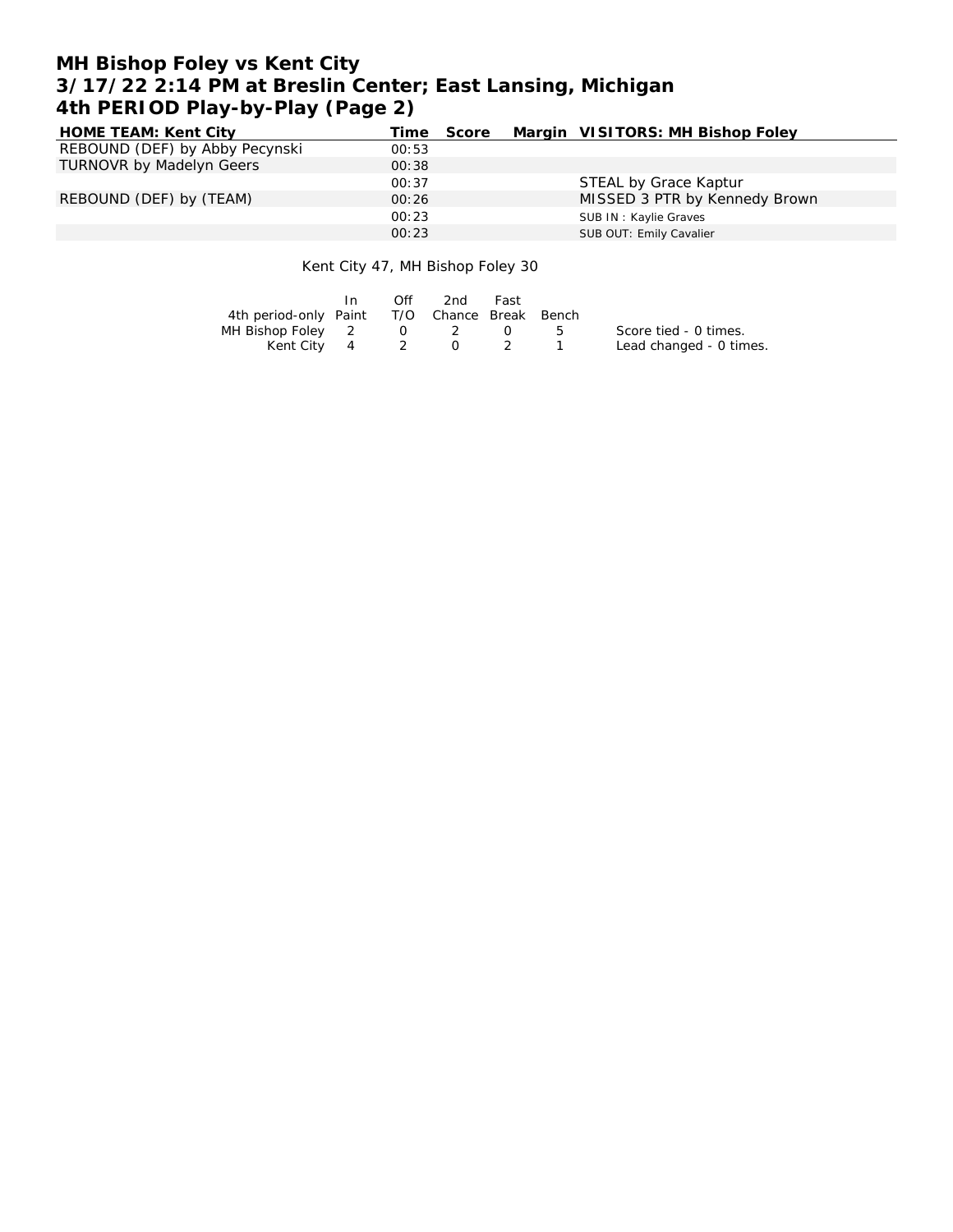#### **Official Basketball Box Score -- Thru 1st Period MH Bishop Foley vs Kent City 3/17/22 2:14 PM at Breslin Center; East Lansing, Michigan**

**MH Bishop Foley 6 • 20-4**

|    |                                                                                                    |                                | Total                 | $3-Ptr$       |         | Rebounds       |          |             |           |                |   |                  |            |                |                           |
|----|----------------------------------------------------------------------------------------------------|--------------------------------|-----------------------|---------------|---------|----------------|----------|-------------|-----------|----------------|---|------------------|------------|----------------|---------------------------|
| ## | Player                                                                                             |                                |                       | FG-FGA FG-FGA | FT-FTA  | Off Def Tot    |          |             | <b>PF</b> | TP             | A | TO               | <b>BIK</b> | Stll           | Min                       |
| 01 | Abby Pasinos                                                                                       | $\star$                        | $0 - 1$               | $0 - 1$       | $O - O$ | O              | O        | 0           | O         | 0              | O |                  | Ω          | 0              | 8                         |
| 02 | Alyssa Samartino                                                                                   | $\star$                        | $1 - 2$               | $0 - 0$       | $0 - 0$ | $\overline{O}$ |          | 1           | O         | $\overline{2}$ | O | O                | O          |                | 6                         |
| 20 | Lauren Bartkiewicz                                                                                 | $\star$                        | $1 - 2$               | $0 - 0$       | $O - O$ | $\overline{O}$ | 0        | 0           |           | 2 <sub>1</sub> | O | O                | Ο          | 0              |                           |
| 23 | Ryan Moorer                                                                                        | $\star$                        | $1 - 5$               | $0 - 2$       | $0 - 0$ | 1              | $\Omega$ | $\mathbf 1$ | O         | $\overline{2}$ | O | $\left( \right)$ | O          | 0              | 8                         |
| 34 | Melanie Moore                                                                                      | $\star$                        | $0 - 2$               | $0-0$         | $0 - 0$ | $\overline{O}$ | 2        | 2           |           | 0              | O |                  | O          |                | 8                         |
| 44 | Teresa Weis                                                                                        |                                | $O - 1$               | $0 - 0$       | $0 - 0$ | $\overline{O}$ |          |             | O         | 0              | O |                  | O          | 0              |                           |
|    | Team                                                                                               |                                |                       |               |         | O              | O        | 0           |           |                |   |                  |            |                |                           |
|    | Totals                                                                                             |                                | $3 - 13$              | $0 - 3$       | $O-O$   |                | 4        | 5           | 2         | 6              | O | $\mathcal{P}$    | O          | $\overline{2}$ |                           |
|    | 1st - FG %:<br>23.1%<br>$3 - 13$<br>Game:<br>3FG %:<br>0.0%<br>$O - 3$<br>$O - O$<br>FT %:<br>0.0% | $3 - 13$<br>$O - 3$<br>$0 - 0$ | 23.1%<br>0.0%<br>0.0% |               |         |                |          |             |           |                |   |                  |            |                | Deadball<br>Rebounds<br>0 |

# **Kent City 10 • 26-0**

|    |                                                                |                          | Total          | 3-Ptr         |         | Rebounds    |   |                 |          |                 |   |                  |                  |          |                    |
|----|----------------------------------------------------------------|--------------------------|----------------|---------------|---------|-------------|---|-----------------|----------|-----------------|---|------------------|------------------|----------|--------------------|
| ## | Player                                                         |                          |                | FG-FGA FG-FGA | FT-FTA  | Off Def Tot |   |                 | PF       | TP.             | A | TO               | Blk              | Stl      | Min                |
| 03 | Savannah Miller                                                | $\star$                  | $0 - 1$        | $0 - 1$       | $1 - 2$ |             |   | ⌒               | O        |                 | O | $\left( \right)$ | $\left( \right)$ | 0        | 8                  |
| 22 | <b>Taryn Preston</b>                                           | $\star$                  | $0 - 1$        | $O-O$         | $O-O$   |             |   | ⌒               | $\Omega$ | O               | O |                  | O                | 0        | 8                  |
| 23 | Lexie Bowers                                                   | $\star$                  | $3 - 5$        | $1 - 3$       | $O-O$   | 0           | 3 | 3               |          |                 | 0 | 3                | Ο                | $\Omega$ | 8                  |
| 24 | <b>Madelyn Geers</b>                                           | $\star$                  | $1 - 4$        | $0 - 2$       | $O-O$   | 0           | 2 | 2               | $\circ$  | 2               |   |                  | 0                | 0        | 8                  |
| 41 | <b>Emmalyn Geers</b>                                           | $\star$                  | $0 - 0$        | $O-O$         | $O-O$   |             |   | ⌒               | O        |                 | Ω | $\left( \right)$ |                  |          | 8                  |
|    | Team                                                           |                          |                |               |         | 0           |   | ◀               |          |                 |   |                  |                  |          |                    |
|    | <b>Totals</b>                                                  |                          | $4 - 11$       | 1-6           | $1 - 2$ | 3           | 9 | 12 <sub>1</sub> |          | 10 <sub>1</sub> |   | 5                | O                |          |                    |
|    | 1st - FG %:<br>36.4%<br>$4 - 11$<br>3FG %:<br>16.7%<br>$1 - 6$ | $4 - 11$<br>Game:<br>1-6 | 36.4%<br>16.7% |               |         |             |   |                 |          |                 |   |                  |                  |          | Deadbal<br>Rebound |

FT %: 1-2 50.0% 1-6 16.7% 1-2 50.0% Officials: Bruce Moss, Brent Shoemate, Jeff Simpson

Technical fouls: MH Bishop Foley-None. Kent City-None. Attendance: 1104

| Score by periods  | $1c+$ | 2nd | 3rd | ™otai |
|-------------------|-------|-----|-----|-------|
| MH Bishop Foley   |       |     |     |       |
| <b>IKent City</b> |       |     |     |       |

Deadball Rebounds 1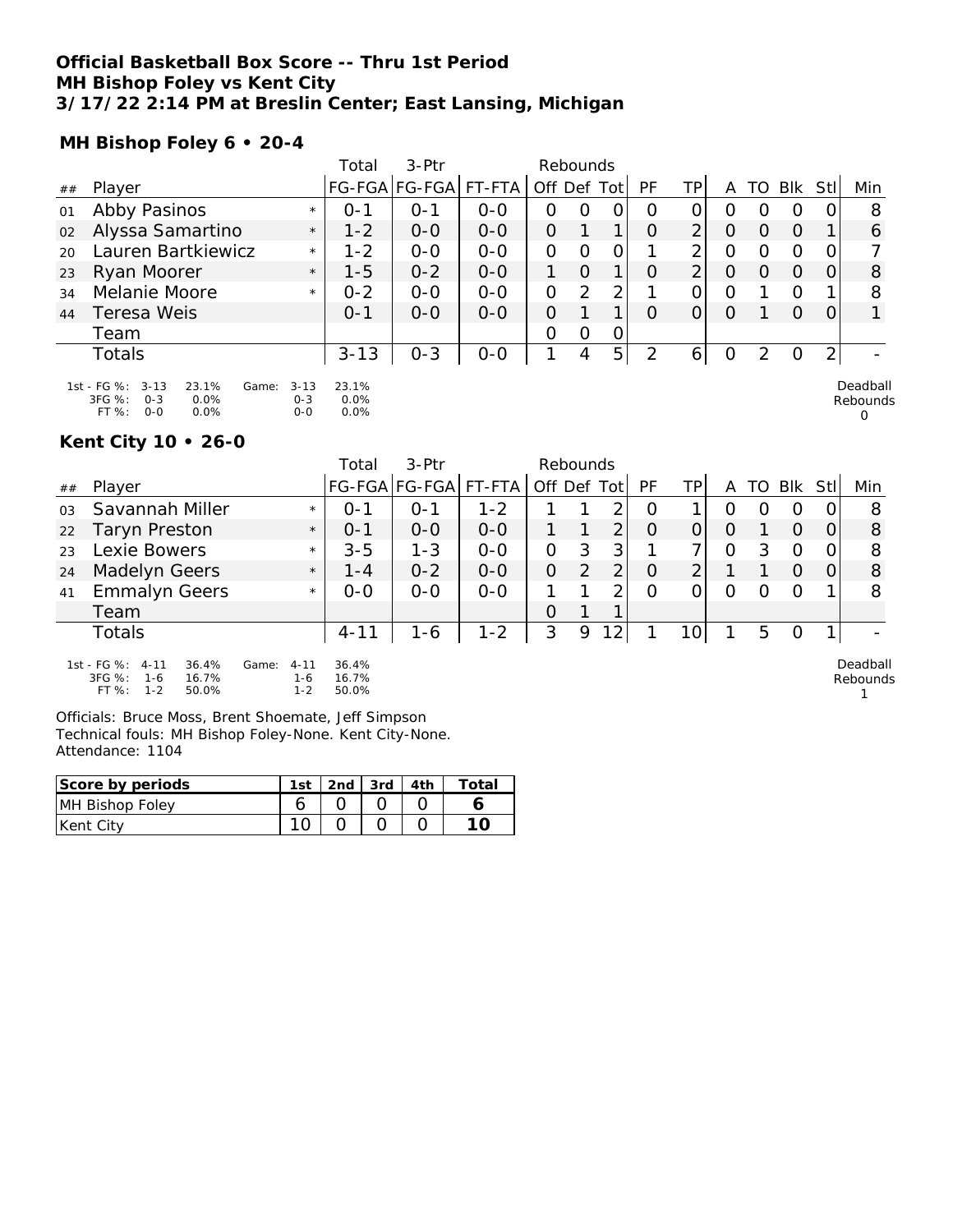## **Official Basketball Box Score -- Thru 2nd Period MH Bishop Foley vs Kent City 3/17/22 2:14 PM at Breslin Center; East Lansing, Michigan**

**MH Bishop Foley 13 • 20-4**

|    |                                                                                                 |                                | Total                   | $3-Ptr$                                 |                         | Rebounds       |          |                |           |                 |   |                  |            |                |                      |
|----|-------------------------------------------------------------------------------------------------|--------------------------------|-------------------------|-----------------------------------------|-------------------------|----------------|----------|----------------|-----------|-----------------|---|------------------|------------|----------------|----------------------|
| ## | Player                                                                                          |                                |                         | FG-FGA FG-FGA                           | $FT-FTA$                | Off Def Tot    |          |                | <b>PF</b> | TP              | A | TO               | <b>BIK</b> | Stll           | Min                  |
| 01 | Abby Pasinos                                                                                    | $\star$                        | $0 - 2$                 | 0-1                                     | $O - O$                 | 0              | O        | 0              | O         | 0               | O |                  | O          |                | 13                   |
| 02 | Alyssa Samartino                                                                                | $\star$                        | 1-6                     | $0 - 1$                                 | $0 - 0$                 | O              |          | 1              | $\Omega$  | $\overline{2}$  | O |                  | $\Omega$   | 2              | 14                   |
| 20 | Lauren Bartkiewicz                                                                              | $\star$                        | 1-4                     | $0 - 1$                                 | $1 - 2$                 | 0              |          |                |           | 3 <sup>1</sup>  | O | $\left( \right)$ | O          |                | 13                   |
| 23 | Ryan Moorer                                                                                     | $\star$                        | $1 - 7$                 | $0 - 3$                                 | $1 - 2$                 | 3              | $\Omega$ | 3              |           | 3 <sup>1</sup>  | O | $\Omega$         | $\Omega$   | 0              | 13                   |
| 34 | Melanie Moore                                                                                   | $\star$                        | $0 - 2$                 | $0 - 0$                                 | $0 - 2$                 | 0              | 4        | 4              |           | 0               | O |                  | O          |                | 14                   |
| 44 | Teresa Weis                                                                                     |                                | $2 - 3$                 | 1-1                                     | $0 - 0$                 | $\overline{O}$ | 2        | 2              | $\Omega$  | 5 <sup>1</sup>  | O |                  | $\Omega$   | $\Omega$       | 9                    |
|    | Team                                                                                            |                                |                         |                                         |                         | 0              |          |                |           |                 |   |                  |            |                |                      |
|    | Totals                                                                                          |                                | $5 - 24$                | $1 - 7$                                 | $2 - 6$                 | 3              | 9        | $\overline{2}$ | 3         | 13 <sup>1</sup> | 0 | 3                | O          | 3 <sub>l</sub> |                      |
|    | 1st - FG %:<br>$3 - 13$<br>23.1%<br>2nd:<br>3FG %:<br>$O - 3$<br>0.0%<br>FT%<br>$O - O$<br>0.0% | $2 - 11$<br>$1 - 4$<br>$2 - 6$ | 18.2%<br>25.0%<br>33.3% | Game:<br>$5 - 24$<br>$1 - 7$<br>$2 - 6$ | 20.8%<br>14.3%<br>33.3% |                |          |                |           |                 |   |                  |            |                | Deadball<br>Rebounds |

### **Kent City 30 • 26-0**

|    |                                                                |                             | Total          | 3-Ptr                          |                |             | Rebounds      |    |          |                 |   |               |          |     |                                  |
|----|----------------------------------------------------------------|-----------------------------|----------------|--------------------------------|----------------|-------------|---------------|----|----------|-----------------|---|---------------|----------|-----|----------------------------------|
| ## | Player                                                         |                             |                | FG-FGA FG-FGA  FT-FTA          |                | Off Def Tot |               |    | PF       | TPI             | A | TO.           | Blk      | Stl | Min                              |
| 03 | Savannah Miller                                                | $\star$                     | $0 - 1$        | 0-1                            | $1 - 2$        |             |               | 2  | O        |                 |   |               |          |     | 16                               |
| 22 | <b>Taryn Preston</b>                                           | $\star$                     | $2 - 3$        | $1 - 1$                        | $0 - 0$        | 3           | $\mathcal{P}$ | 5  | $\Omega$ | 5               | O |               |          |     | 16                               |
| 23 | Lexie Bowers                                                   | $\star$                     | $6 - 13$       | $4 - 8$                        | $0 - 0$        | O           | 4             | 4  | 2        | 16 <sub>1</sub> |   | 3             | $\Omega$ |     | 16                               |
| 24 | <b>Madelyn Geers</b>                                           | $\star$                     | $4 - 7$        | $0 - 2$                        | $0 - 0$        |             | 8             | 9  | 2        | 8               | 2 | $\mathcal{P}$ | $\Omega$ |     | 16                               |
| 41 | <b>Emmalyn Geers</b>                                           | $\star$                     | $0 - 3$        | $0 - 2$                        | $0 - 0$        |             | 2             | 3  |          |                 |   |               | $\Omega$ |     | 16                               |
|    | Team                                                           |                             |                |                                |                | 0           | $\mathcal{P}$ | 2  |          |                 |   |               |          |     |                                  |
|    | Totals                                                         |                             | $12 - 27$      | $5 - 14$                       | $1 - 2$        | 6           | 19            | 25 | 5        | 30 <sup>1</sup> | 5 |               |          |     |                                  |
|    | 1st - FG %:<br>$4 - 11$<br>36.4%<br>3FG %:<br>16.7%<br>$1 - 6$ | $8 - 16$<br>2nd:<br>$4 - 8$ | 50.0%<br>50.0% | Game:<br>$12 - 27$<br>$5 - 14$ | 44.4%<br>35.7% |             |               |    |          |                 |   |               |          |     | Deadball<br>Rebound <sup>®</sup> |

FT %: 1-2 50.0% 0-0 0.0% 1-2 50.0% Officials: Bruce Moss, Brent Shoemate, Jeff Simpson Technical fouls: MH Bishop Foley-None. Kent City-None.

Attendance: 1104

| Score by periods | 1st | 2nd | l 3rd | ™ota⊫ |
|------------------|-----|-----|-------|-------|
| MH Bishop Foley  |     |     |       |       |
| Kent City        |     |     |       |       |

ıds 1